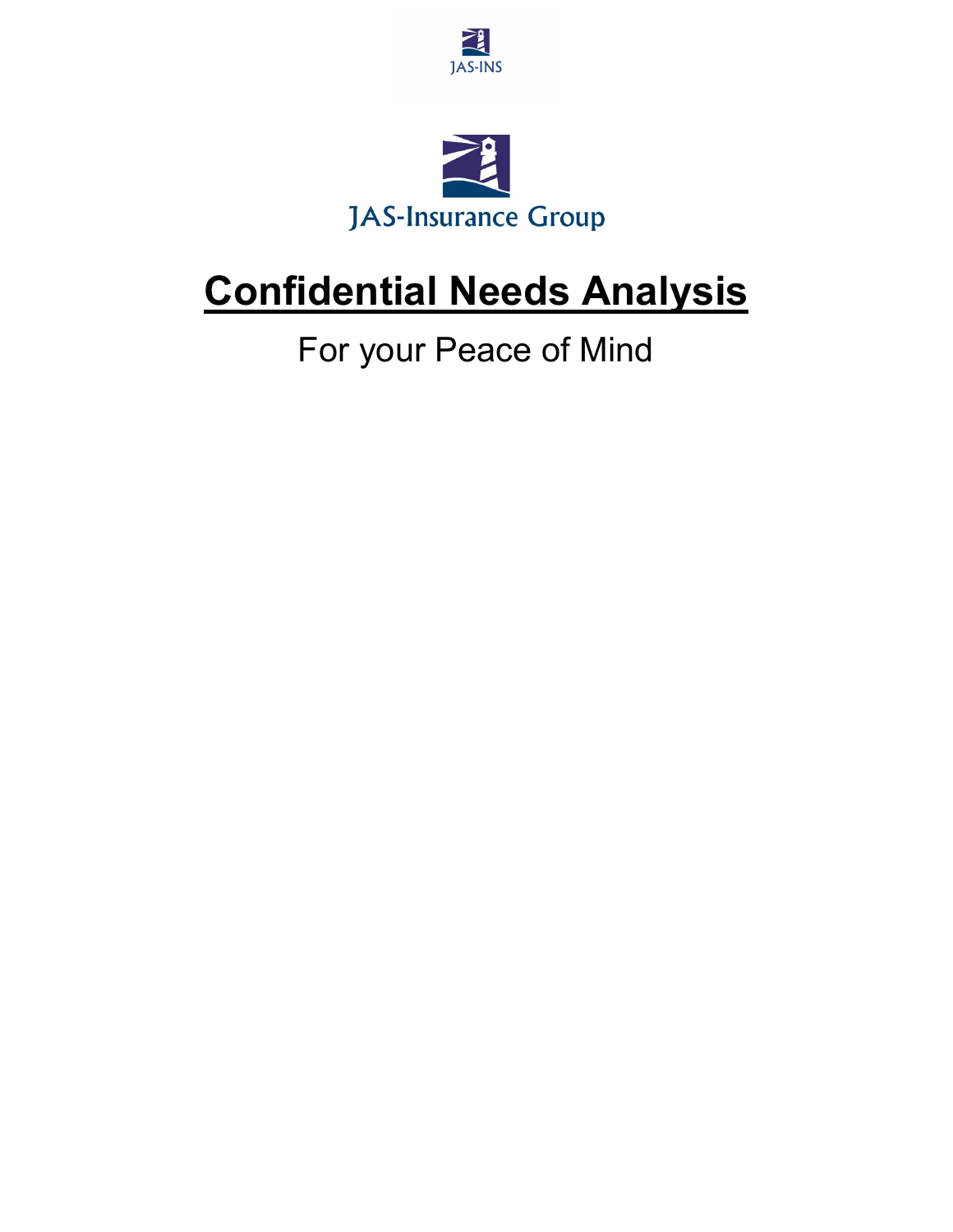

| Date __________                                                            |                                                                                                                                                                                                                                                                                                                                                     |
|----------------------------------------------------------------------------|-----------------------------------------------------------------------------------------------------------------------------------------------------------------------------------------------------------------------------------------------------------------------------------------------------------------------------------------------------|
|                                                                            |                                                                                                                                                                                                                                                                                                                                                     |
| Client Name _________________________________                              |                                                                                                                                                                                                                                                                                                                                                     |
| Occupation ______________________________                                  |                                                                                                                                                                                                                                                                                                                                                     |
|                                                                            | $\begin{picture}(180,10) \put(0,0){\line(1,0){10}} \put(15,0){\line(1,0){10}} \put(15,0){\line(1,0){10}} \put(15,0){\line(1,0){10}} \put(15,0){\line(1,0){10}} \put(15,0){\line(1,0){10}} \put(15,0){\line(1,0){10}} \put(15,0){\line(1,0){10}} \put(15,0){\line(1,0){10}} \put(15,0){\line(1,0){10}} \put(15,0){\line(1,0){10}} \put(15,0){\line($ |
| Occupation _________________________________                               |                                                                                                                                                                                                                                                                                                                                                     |
|                                                                            |                                                                                                                                                                                                                                                                                                                                                     |
|                                                                            |                                                                                                                                                                                                                                                                                                                                                     |
|                                                                            |                                                                                                                                                                                                                                                                                                                                                     |
|                                                                            |                                                                                                                                                                                                                                                                                                                                                     |
| Who are your health insurance or Medicare supplements insurance providers? |                                                                                                                                                                                                                                                                                                                                                     |
|                                                                            |                                                                                                                                                                                                                                                                                                                                                     |
|                                                                            |                                                                                                                                                                                                                                                                                                                                                     |
| Do you know What type of plan you have?                                    |                                                                                                                                                                                                                                                                                                                                                     |
|                                                                            |                                                                                                                                                                                                                                                                                                                                                     |
|                                                                            |                                                                                                                                                                                                                                                                                                                                                     |
| Do you have separate Drug Coverage?                                        |                                                                                                                                                                                                                                                                                                                                                     |
|                                                                            |                                                                                                                                                                                                                                                                                                                                                     |
|                                                                            |                                                                                                                                                                                                                                                                                                                                                     |
|                                                                            |                                                                                                                                                                                                                                                                                                                                                     |
|                                                                            |                                                                                                                                                                                                                                                                                                                                                     |

If so, who is the carrier?

Client \_\_\_\_\_\_\_\_\_\_\_\_\_\_\_\_\_\_\_\_\_\_\_\_\_\_\_\_\_\_\_\_\_\_\_\_\_\_\_

Spouse \_\_\_\_\_\_\_\_\_\_\_\_\_\_\_\_\_\_\_\_\_\_\_\_\_\_\_\_\_\_\_\_\_\_\_\_\_\_

Do you know the premium cost? \_\_\_\_\_\_\_\_\_\_\_\_\_\_\_\_\_\_

Tell me about your health over the past three years

Client \_\_\_\_\_\_\_\_\_\_\_\_\_\_\_\_\_\_\_\_\_\_\_\_\_\_\_\_\_\_\_\_\_\_\_\_\_\_\_\_\_\_\_\_\_\_\_\_\_\_\_\_\_\_\_\_\_\_\_\_\_